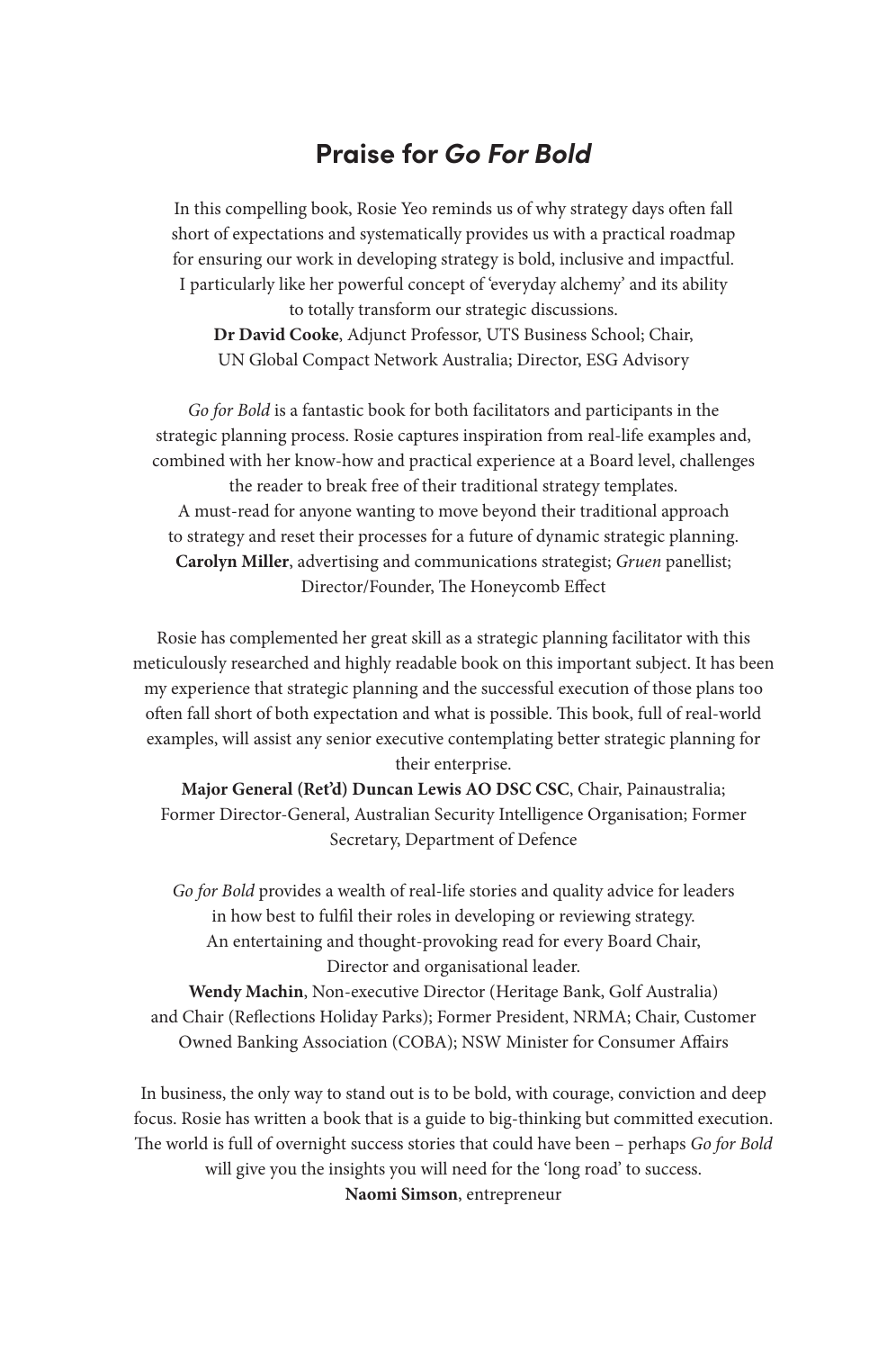

# **HOW TO CREATE POWERFUL STRATEGY** IN UNCERTAIN TIMES

# **ROSIE YEO**

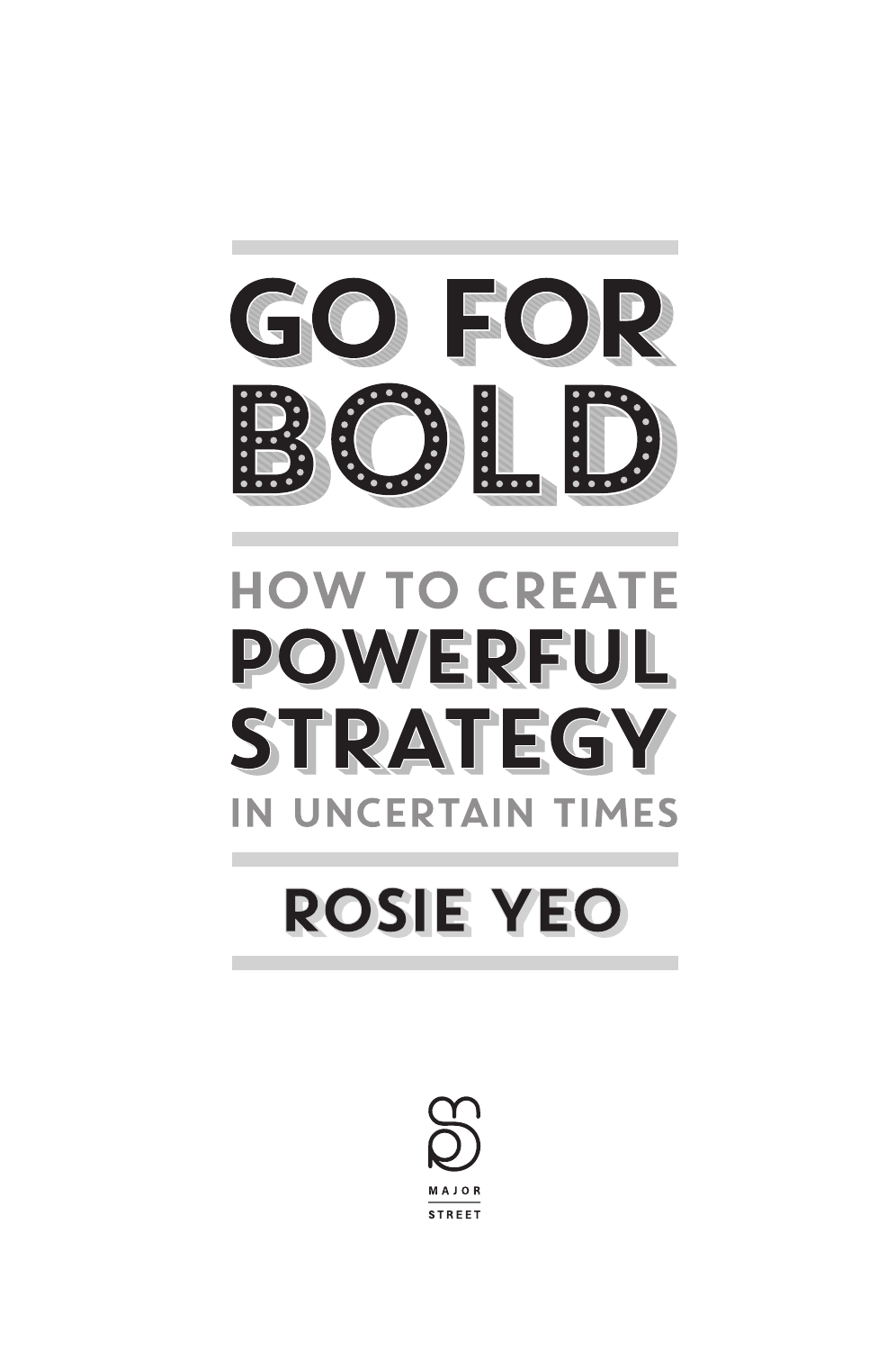For Imogen, Lily and Ian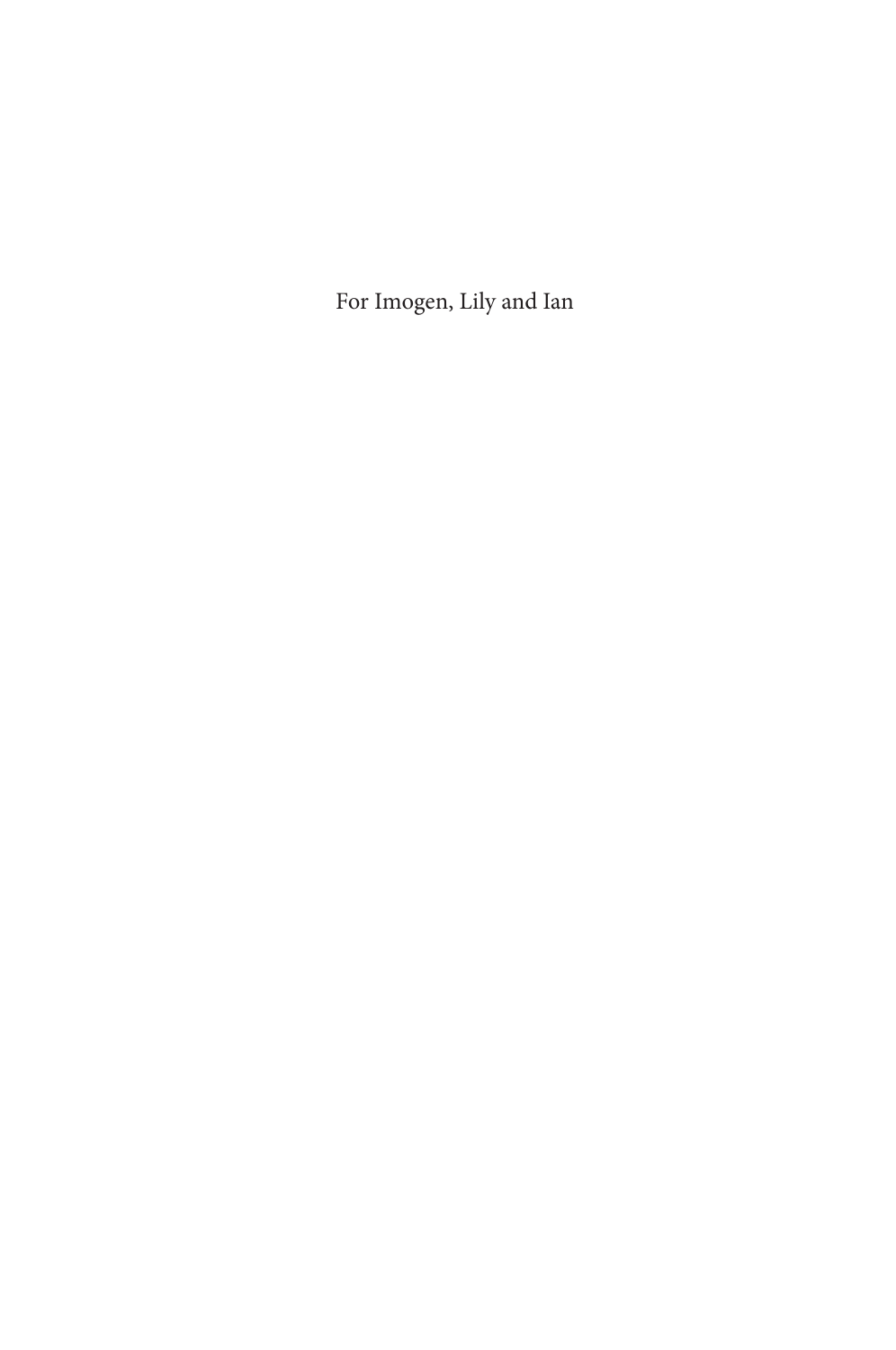

© Rosie Yeo 2022 The moral rights of the author have been asserted.



A catalogue record for this book is available from the National Library of Australia

Printed book ISBN: 978-1-9226113-0-7 Ebook ISBN: 978-1-9226113-1-4

All rights reserved. Except as permitted under *The Australian Copyright Act 1968* (for example, a fair dealing for the purposes of study, research, criticism or review), no part of this book may be reproduced, stored in a retrieval system, communicated or transmitted in any form or by any means without prior written permission. All inquiries should be made to the publisher.

The nine rules on pages 75-76 are from "Never Take a Right Turn at Albuquerque" from CHUCK AMUCK: THE LIFE AND TIMES OF AN ANIMATED CARTOONIST by Chuck Jones. Copyright © 1989 by Chuck Jones Enterprises, Inc. Reprinted by permission of Farrar, Straus and Giroux. All Rights Reserved.

Cover design by Tess McCabe Internal design by Production Works Printed in Australia by Printed in Australia by Ovato, an Accredited ISO AS/NZS 14001:2004 Environmental Management System Printer.

10 9 8 7 6 5 4 3 2 1

Disclaimer: The material in this publication is in the nature of general comment only, and neither purports nor intends to be advice. Readers should not act on the basis of any matter in this publication without considering (and if appropriate taking) professional advice with due regard to their own particular circumstances. The author and publisher expressly disclaim all and any liability to any person, whether a purchaser of this publication or not, in respect of anything and the consequences of anything done or omitted to be done by any such person in reliance, whether whole or partial, upon the whole or any part of the contents of this publication.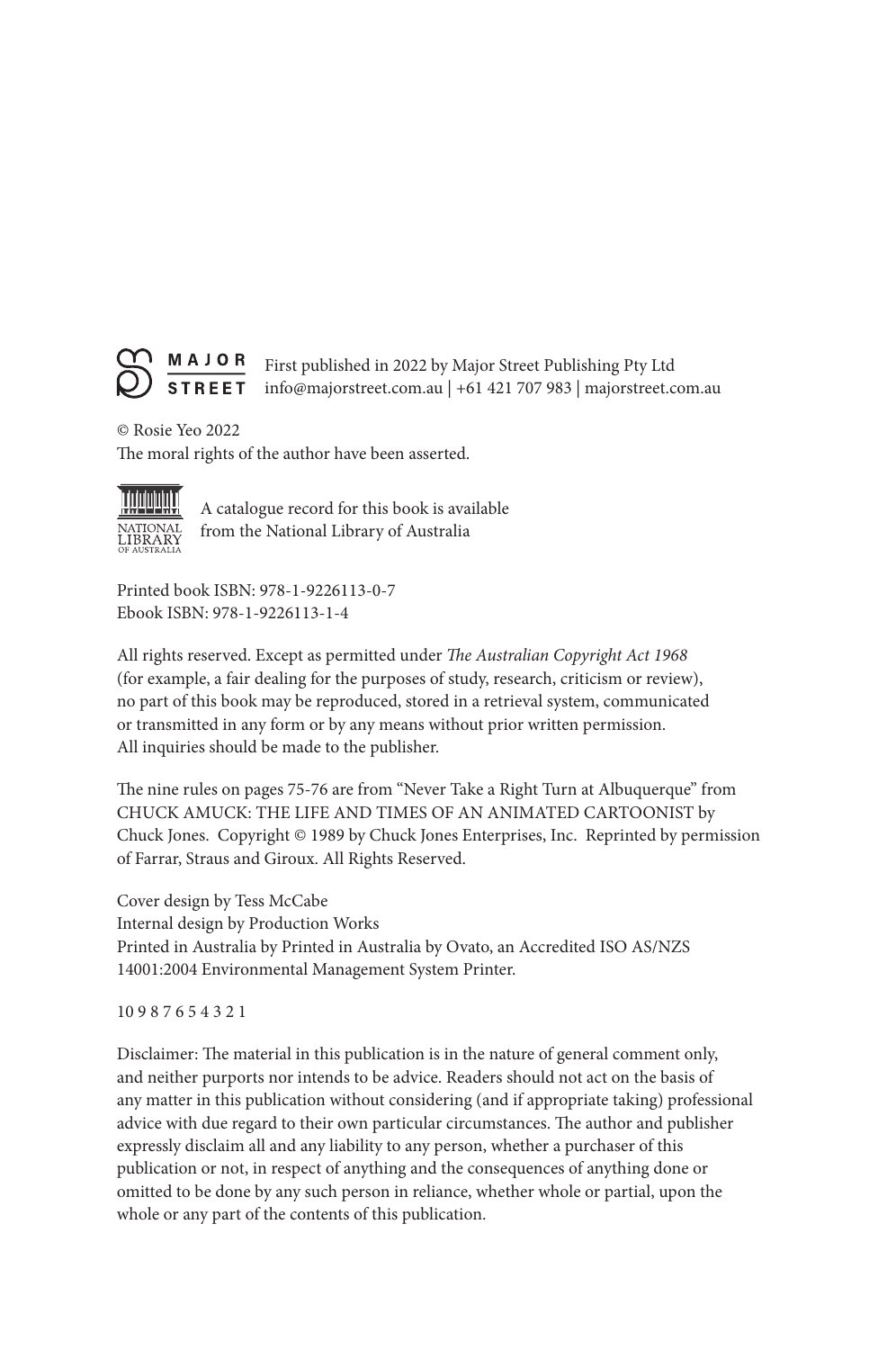# **Contents**

Introduction **1**

### **Part I: Strategy is not for wimps (why we need boldness) 11**

- Chapter 1 Death by framework (and other problems with our approach to strategy) **15**
- Chapter 2 The magic behind powerful strategy 35

#### **Part II: The three keys to creating powerful strategy 57**

- Chapter 3 Creative collaboration powers bold ideas **61**
- Chapter 4 Clarity drives bold decisions **81**
- Chapter 5 Consensus fuels action **97**

#### **Part III: Transforming your strategic conversations 109**

- Chapter 6 Everyday alchemy: three simple questions for powerful conversations **113**
- Chapter 7 Go for bold at your next strategy meeting **125**

To boldly go **145** Work with me **153** Acknowledgements **155** About the author **157** References **159** Index **169**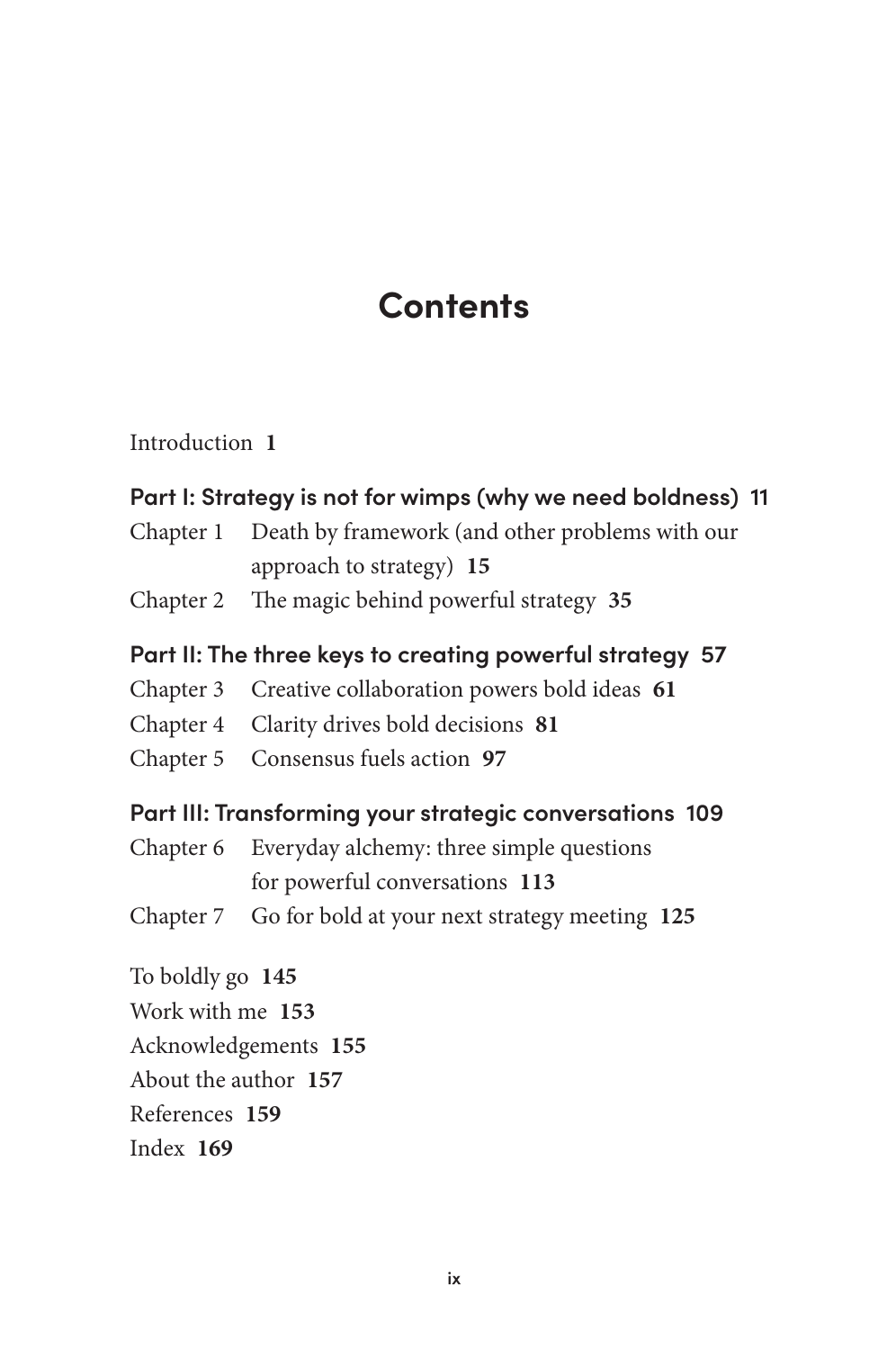# Introduction

It's late on a Friday night in early March 2020. Glenn Keys, founder and Executive Chairman of Aspen Medical, is sitting with his chief financial officer in their sleek, industrial-style Canberra headquarters. Open on the screen in front of them are the company's bank accounts and Glenn's personal accounts, and the CFO is waiting on Glenn's decision:

'I can make this deposit, but I have to drain every single account. We will have nothing left.'

Most of us had no idea at this stage how the emerging global pandemic would impact the world, but Aspen Medical, expert in delivering healthcare in the toughest situations around the globe, was ahead of the curve in understanding the scale of the challenge. Sourcing personal protective equipment (PPE) for the safety of healthcare staff and the community was going to be a major priority, and the contest for supplies was already fierce.

Glenn had the opportunity to confirm an order worth hundreds of millions of dollars for PPE on behalf of the Australian Government, but there was no time to lose. Without payment of a sizeable deposit by midnight, the order would lapse, and there were a lot of other countries in the wings desperate to secure PPE.

The speed of the deal meant there was no contract in place. Glenn had received an email from a high-level government contact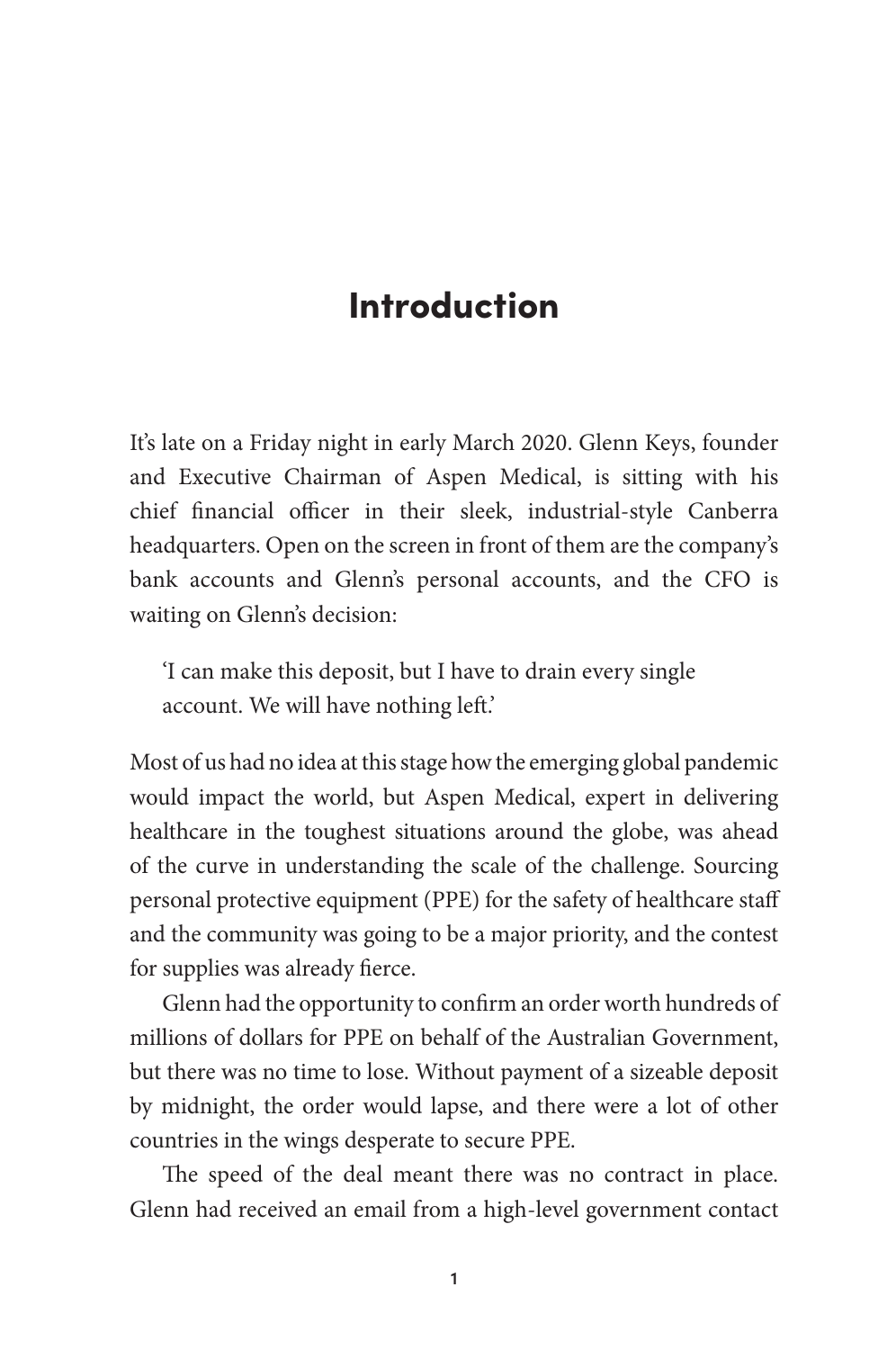confirming the government's request to obtain supplies, but there was no other paperwork and Aspen Medical would have to pay the full deposit.

Glenn considered what was at stake:

'If this goes wrong, it's the end of the company – but I am confident it's not going to go wrong.'

He made the decision:

'Okay, pay the lot.'

It was a long Friday night. Once the money had left the accounts, he headed home and drank a glass of wine with his wife Mel while they waited. A call from a government adviser at 11.30 p.m. heightened his anxiety, as more questions were being asked. It appeared that the deal may still not yet be formally approved.

Fifteen minutes after midnight, Glenn received a call confirming that the government paperwork had been signed.

Glenn told me he shocked the government adviser (and his wife, who could hear the conversation) by saying:

'"I've got to tell you, I almost wet myself when I got your initial call this evening." My wife was standing there going: "Why would you say that?" And I said, "Because it's true. I wanted to let them know how personal this was."'

I've been privileged to work with Glenn on a few projects over the past few years and I've learnt a lot from observing him identify and analyse opportunities, weigh up risks and how to mitigate them, and make bold decisions. He highlights the importance of open thinking (not narrowing in too quickly on one option), careful analysis and clarity before making decisions.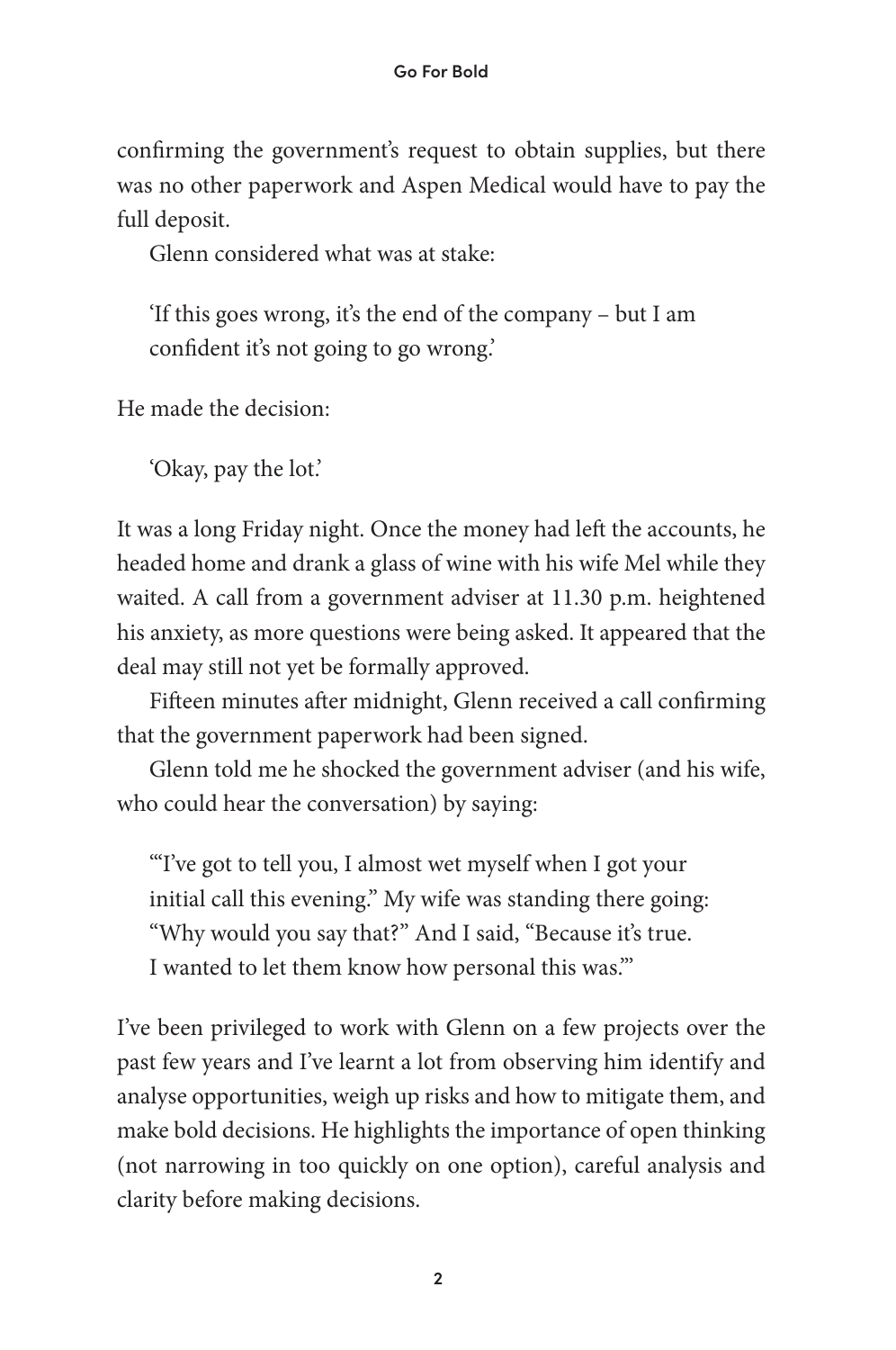# **What a pandemic revealed about our approach to strategy**

Looking back, it's extraordinary how nimbly we responded to the global and local crises caused by the COVID-19 pandemic. Health services rolled out rapid COVID-19 testing sites across populations; the acceleration of telehealth consultations saw Australia's Health Minister boast that a ten-year plan for telehealth had been implemented within ten days;<sup>1</sup> and major organisations transitioned to working from home in a matter of weeks.

Our experience in 2020 and 2021 showed us we could be more adaptable, even creative, in a crisis. We were forced into making faster decisions, changing the way we do things and even what we do.

### **We threw some planning structures out the window**

Some people loved the freedom that the pandemic offered in regard to planning. Herman Spruit, a London-based management consultant at Bain & Company, saw some surprising upsides when the pandemic disrupted fixed planning cycles:

'When CEOs describe what they liked during lockdown, they basically say, "Without our planning systems, it all became so simple. Some meetings were about doing stuff. We just sorted out jobs to do, agreed on a playbook and just did it. And in other meetings, we understood the need to invent. We formed the right teams and started experimenting.'''2

## **Our horizons narrowed and we lost confidence in planning for the long term**

When I'm creating strategic plans with organisations, we normally focus on a three-year horizon, or sometimes five years, or even up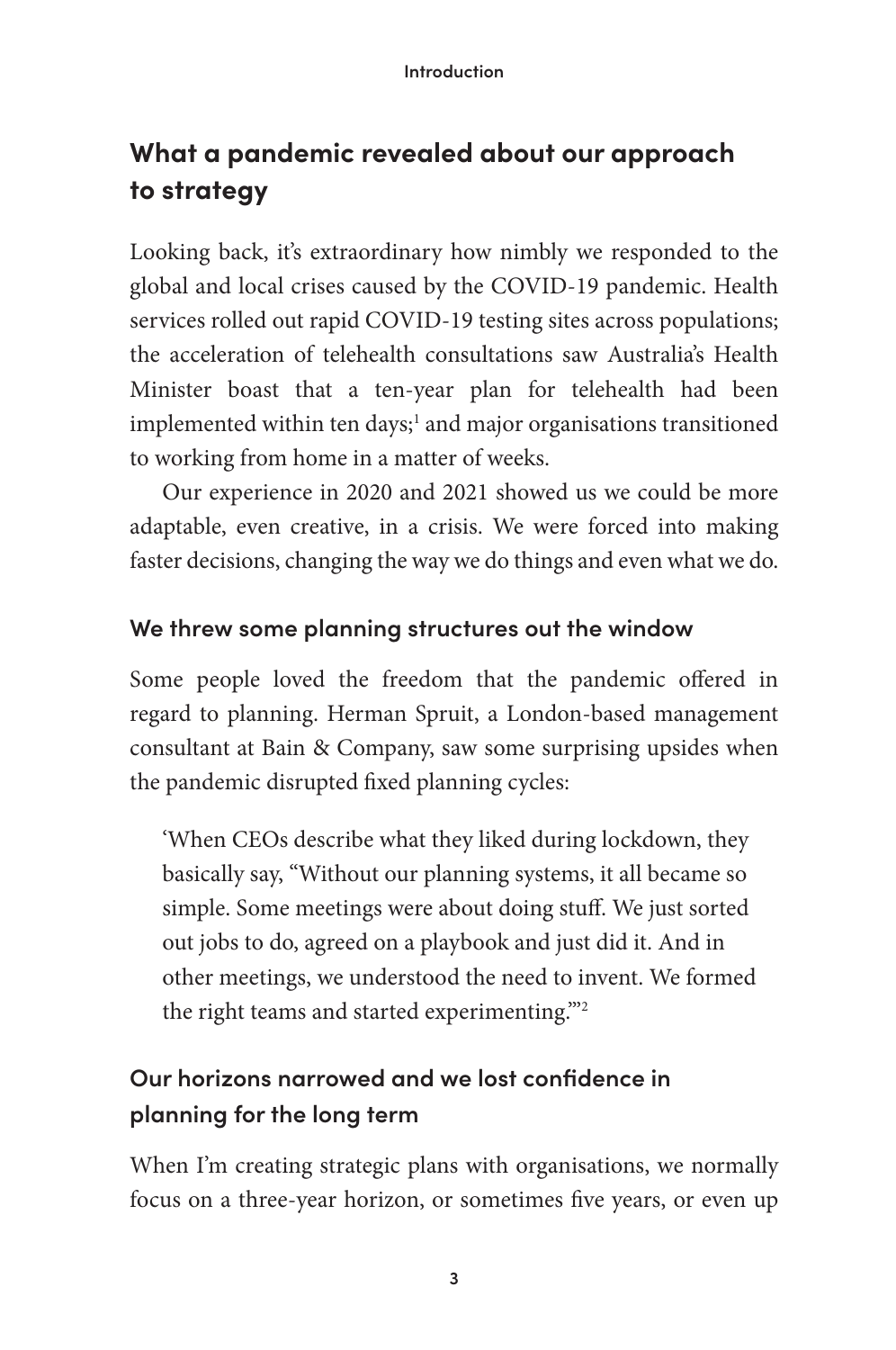to twenty years ahead. But in 2020 and 2021, many of my corporate, non-profit and association clients were saying the same thing:

'We just need to survive the next six to twelve months; we'll worry about the future later!'

While some welcomed the opportunity to shake things up and abandon the strictures of rigid planning cycles, I also saw many organisations lose confidence in their ability to plan for the long term. In many ways, that made perfect sense. We all saw the ground rules shift constantly, with restrictions, border closures and ongoing uncertainty preventing many organisations from looking ahead with confidence. People and organisations suffered from the immediate impacts of unprecedented lockdowns, and months into the pandemic many organisations still could not see the way through.

Government financial support and temporary changes to corporate insolvency provisions cushioned the immediate impact of the pandemic. (The number of companies entering external administration in Australia actually decreased by 47 per cent for the year to May 2021 compared with the prior year.<sup>3</sup>) However, longterm concerns remain about the viability of many organisations that have struggled through two tough years.

## **Now, we feel more uncertain**

In Australia, we were fortunate to avoid the massive toll of death and illness experienced by many countries during the first year of the pandemic. Nonetheless, through 2021, we were living with uncertainty. For much of the year our population was largely unvaccinated, our largest cities entered long lockdowns and we remained locked off from the world through border closures,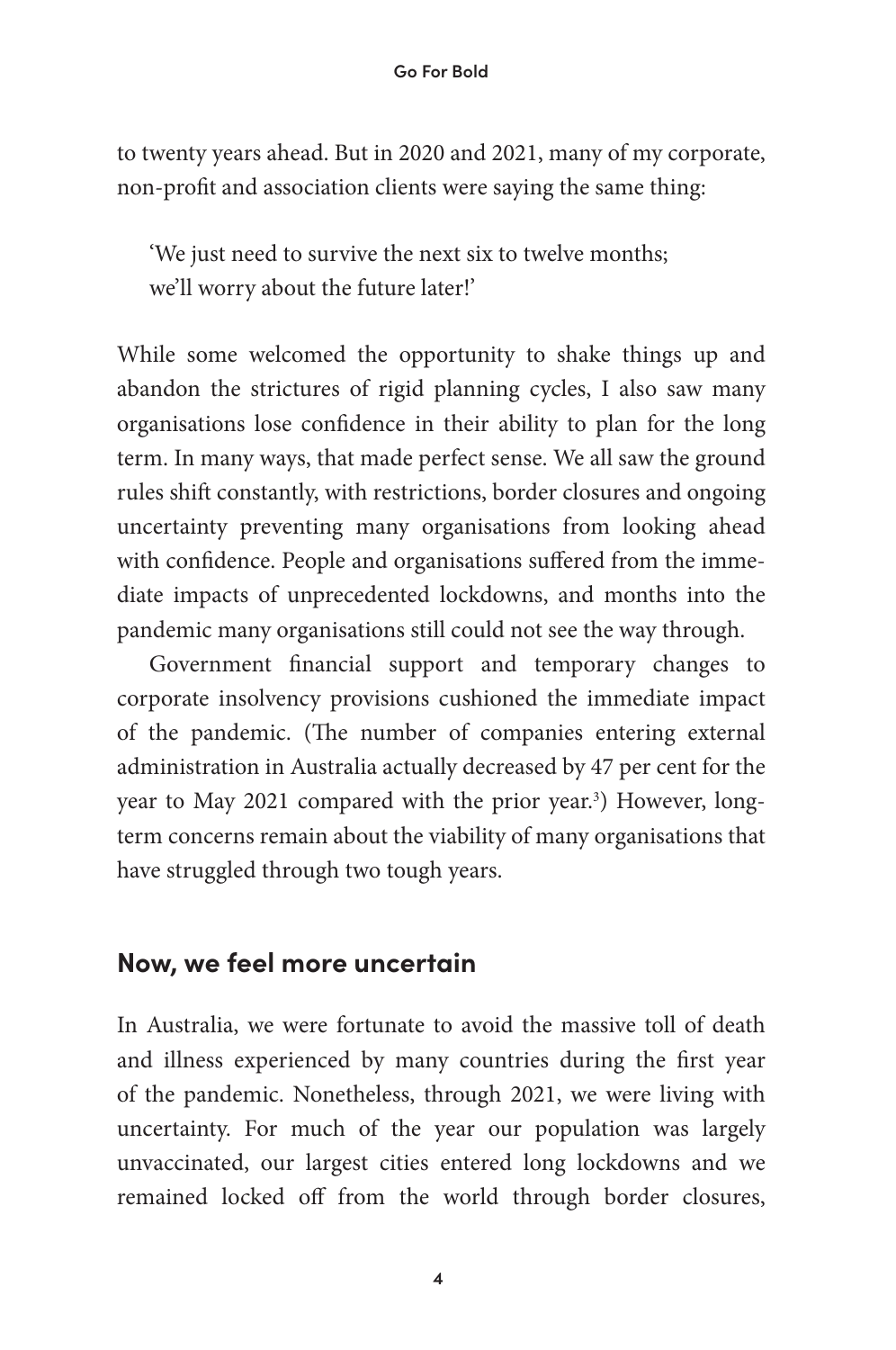without a clear timetable for reopening. So, it's not surprising that people continued to avoid those long-term discussions.

But here's another perspective: there's always been uncertainty about the future – always. We've never been able to control everything; we just used to think we could!

The jolt into the unknown through the COVID-19 pandemic has been a sobering reminder that circumstances are always shifting. Our operating environment, our customers and our own organisations change over time, sometimes abruptly. That doesn't mean we give up on strategy, though – it underlines the importance of learning how to be strategic together.

We need to reach shared, powerful agreements about our long game, because that is how our organisations will maintain the resilience to keep moving forward despite upheaval.

## **Bold strategy is uncomfortable**

Look up 'boldness' in your choice of dictionary and you'll find it defined as a willingness to take risks, an indication of confidence, courage, even fearlessness. Look at many organisations today and those words may not be the first descriptors that come to mind! (We look at why this is in chapter 1.)

Creating groundbreaking strategy is not easy. We must challenge our ideas of what's possible, what's likely and what's important. We need to choose to do new things, and sometimes to choose to stop doing things we've always done. Sometimes, we need to go out on a limb.

But when we create big plans together, we understand and feel ownership of the story and responsibility for achieving the outcome. We can make braver decisions because we see the risks within the context of our full story.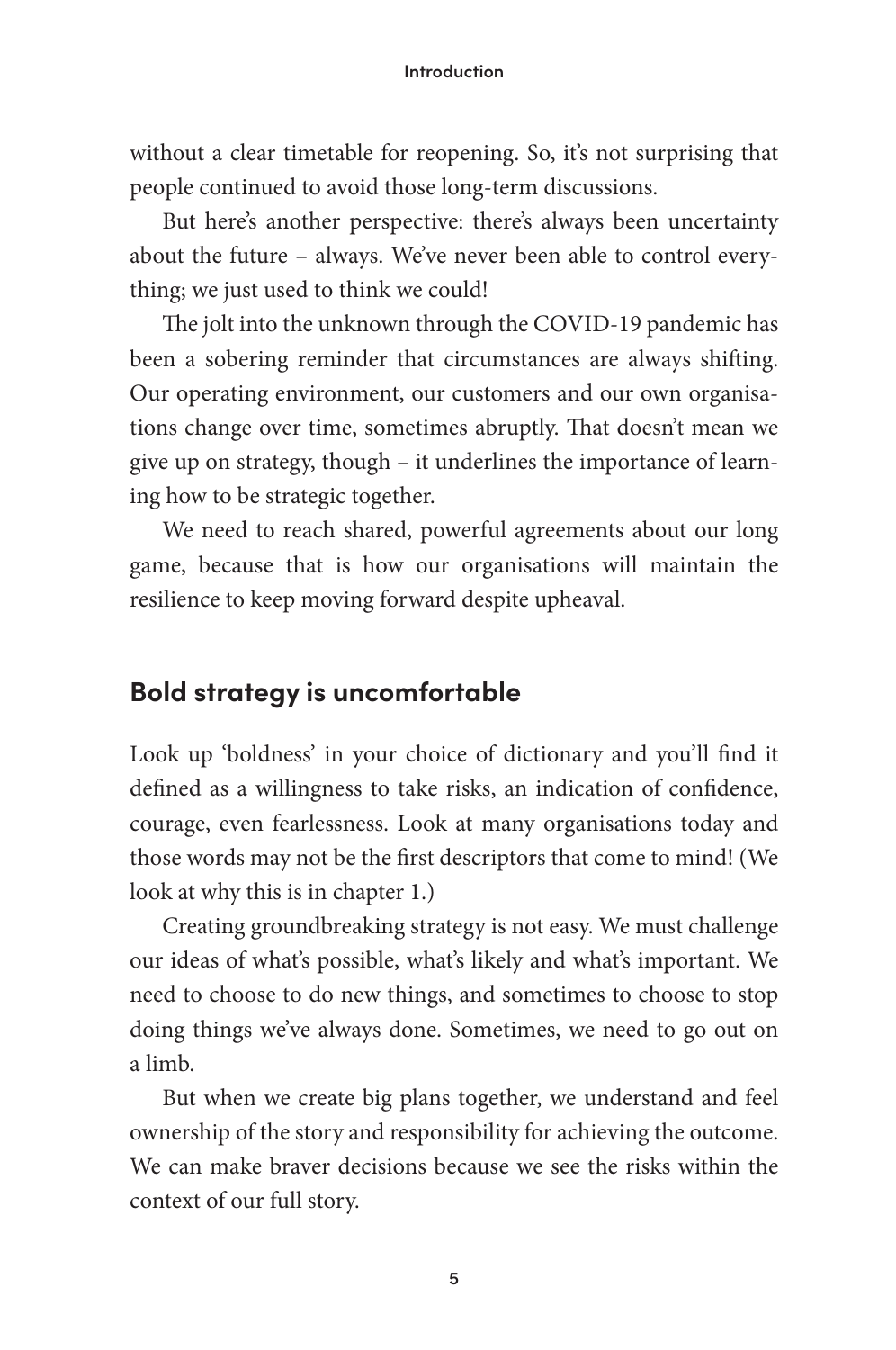Our primary objective as team leaders, organisational leaders and aspiring business owners is to set the right path forward. The strategies most likely to succeed are the plans designed together with those who know your organisation best – your people – and this doesn't happen by itself. The purpose of this book is to show how to harness your potential and your team's potential to create more powerful strategy: how to bring to life bold plans that create positive impact.

This book offers you a new approach to designing your future, focused on how you can inspire others to think differently, work through challenging issues constructively and ultimately become committed to a shared future for your organisation.

This is not just about how you run one strategy meeting or one offsite retreat. Rather, we ask the question, 'How can you build your collective strategic mindset?' In other words, how can you and your team look further ahead, think smarter and make better decisions for long-term benefit?

The tools and ideas in this book are as relevant for a small business as they are for larger organisations; they will help you surface smarter, more ambitious ideas together and be bold enough to bring them to life.

This book sets out three steps to creating bolder strategy.

In Part I, we focus on the importance of strategy and highlight some of the ways we hinder ourselves when trying to create and implement bold plans. I introduce you to the concept of strategy alchemy, where blending together key elements can produce something of greater value – bold plans for future success.

In Part II, we work through the three key elements we need to blend to create bolder, more powerful strategy: creativity, clarity and consensus. These are essential whether you're going it alone, leading a small team or leading a large organisation.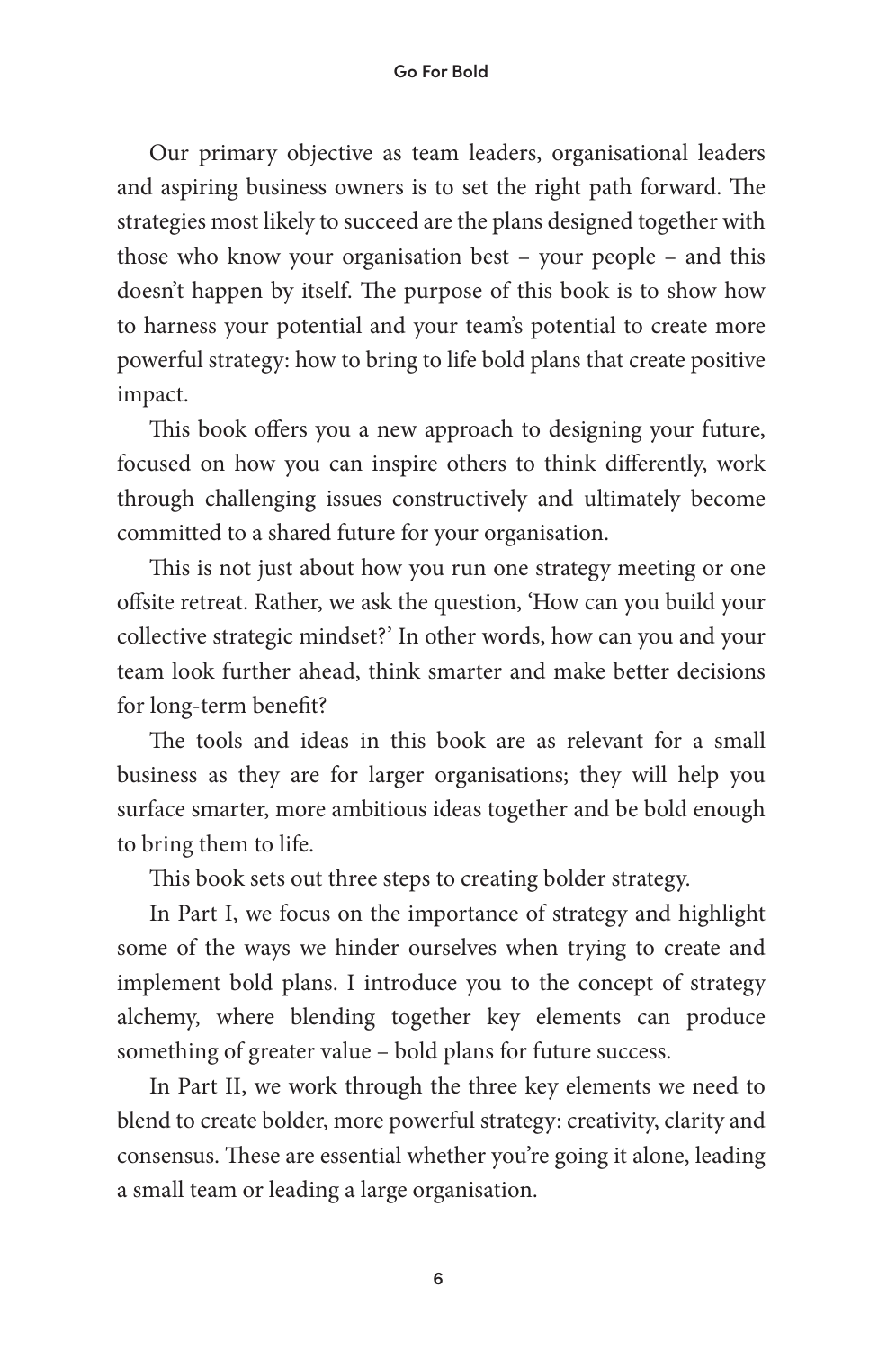Part III focuses on how you and your team can unleash your own power, helping you get the most out of your big strategy meetings and your ongoing strategic conversations.

## **Not another strategy day!**

My shift to becoming a professional facilitator and strategy alchemist was initially sparked by frustration. As a company director and public affairs strategist, I came to dread many of the planning sessions I was required to attend. They seemed so rigid, filled with jargon, and by the end of the day everyone just wanted to leave the room as quickly as possible.

Sitting on a national regulatory Board, I watched consultants roll out fixed templates for strategic planning year after year. It seemed like the main objective was to ensure that this Board filled in every box with the same decisions as 14 other related Boards. New ideas or alternative approaches were treated as inconveniences that would interrupt the schedule and mess up the pre-drafted report.

As a public affairs adviser, I was designing strategy for clients all the time, but I was so busy proving the value of my input (like every self-respecting consultant!) that I didn't focus on the potential for group insights and debate to enrich the ideas and bring strategy to life.

With these lessons in mind, I made it my mission to change the way people talk about the future, to supercharge those conversations about future strategies and long-term public policy and create powerful change.

I have been lucky enough to spend the past decade working with corporate, association, non-profit and government clients leading those important conversations. I come home from every session I facilitate second-guessing my approach and analysing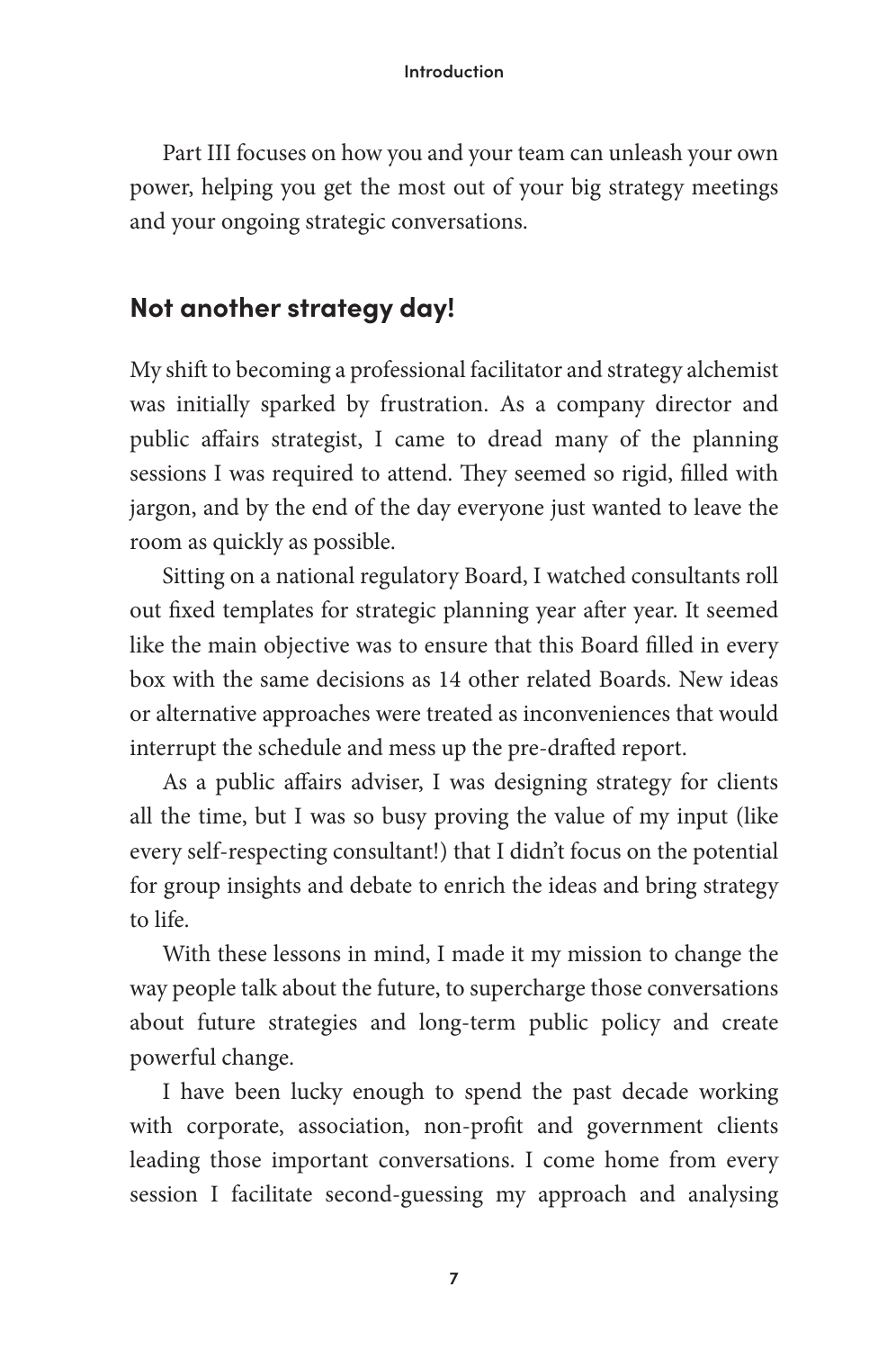what happened in the room and beyond: how did new ideas surface; how was genuine consensus reached; how did things change? My observations have sparked repeated dives into the literature and ongoing testing of new ideas and approaches on my inspiring client guinea pigs. (A huge thanks to all my clients for allowing me to share in their most important conversations.)

This book offers proven, easy-to-use techniques for having your ongoing conversations about the future – but most importantly, I hope you will walk away with a changed mindset about every strategy discussion that you lead or participate in.

!*e way we talk about the future changes the future we create, so our conversations about strategy matter.* 

We have more capacity than we think to change the world and our place in it. But unimaginative, tick-the-box approaches to planning produce unimaginative, uninspiring future plans.

Every strategy discussion is a high-stakes conversation, because strategy determines our potential to succeed or fail. One-off strategy days are important, but your conversations throughout the year are equally so.

The pandemic has proven we can be adaptable, even creative in a crisis. Now, let's get more ambitious. Let's apply that creativity and our ability to pull together to start boldly planning for longer-term success, despite uncertainty. Let's change our mindset to become more strategic and more focused on our long game, despite ongoing upheaval. Changing the way we approach strategy:

- enables new ideas to surface
- maps a better pathway that's more likely to succeed
- inspires people to genuinely commit to change.